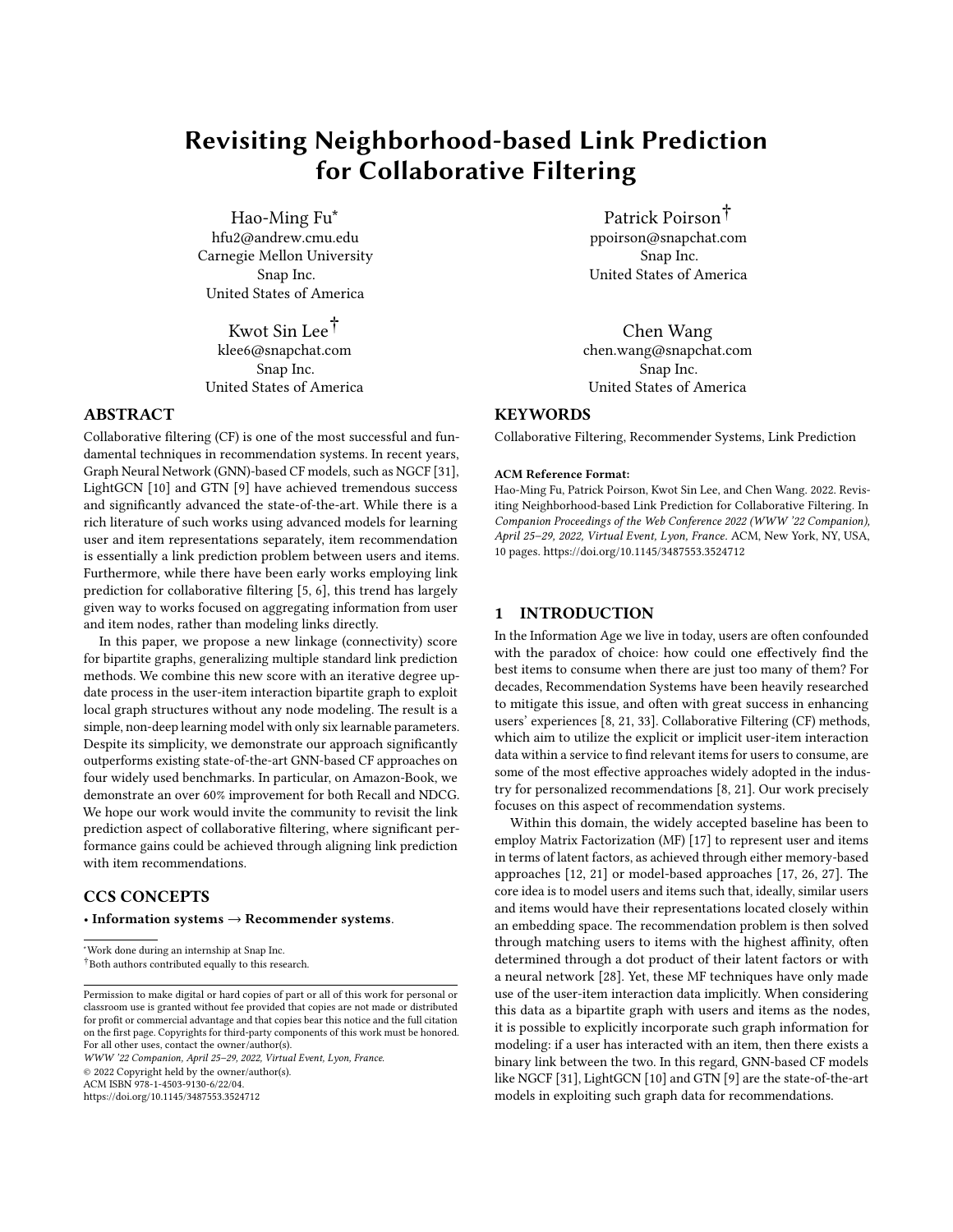Item recommendation is essentially a link prediction problem on a user-item bipartite graph. Despite the great success of employing GNN for collaborative filtering, a key limitation is that they still learn representations on nodes, and measure the affinity between two node representations to predict the presence of a link between the nodes, rather than modeling the link representation directly. Before the deep learning era, Huang et al. [\[5\]](#page-8-3) demonstrated that utilizing standard linkage scores (e.g., Common Neighbors, Preferential Attachment [\[20\]](#page-8-13), or Katz Index [\[15\]](#page-8-14)) outperforms vanilla user-based and item-based collaborative filtering on a book recommendation task. Chiluka et al. [\[6\]](#page-8-4) further showed that standard linkage scores are particularly more effective than CF on large-scale user-generated content, like YouTube and Flickr. Recently, Zhang et al. [\[34\]](#page-8-15) challenged the notion of using GNNs for link prediction, since its message-passing nature would lead to the same link representations for non-isomorphic links in the graph. To resolve this, they use a labeling trick to improve the link representation learning for link prediction, rather than just aggregating from two learned node representations. These works all point to the potential necessity to revisit link predictions for item recommendations.

In this paper, we propose a new linkage score for bipartite graphs, which generalizes several existing linkage scores like Common Neighbors [\[5\]](#page-8-3), Salton Cosine Similarity [\[29\]](#page-8-16) and Leicht-Holme-Nerman Index [\[18\]](#page-8-17). We then combine this linkage score with a lightweight iterative degree update step, which gives us a simple link prediction model with only six learnable parameters. Despite its simplicity, our proposed method significantly outperforms the stateof-the-art GNN-based CF models on multiple benchmark datasets. Notably, we achieve a larger than 60% improvement on Amazon-Book compared to our nearest competitor. Apart from improved scores, our work is easy to implement and fast to train.

## 1.1 Our Contributions

The key contributions of our work could be summarized as below:

- We demonstrate that our proposed method, a simple link prediction approach only exploiting the graph structure without any user/item modeling, can significantly outperform state-of-the-art GNN-based models with advanced user/item representation learning on several benchmark datasets.
- We propose LinkProp, a new linkage score for link prediction on a bipartite graph, which generalizes multiple standard linkage scores in the literature. Our ablation study demonstrates this new learnable score function outperforms those standard linkage scores, which demonstrates the generality and superiority of our approach.
- We show that our method is robust to interaction noise commonly seen in real-world data, which makes it primed for use in an industrial setting.

# 2 BACKGROUND

In this section, we describe and formulate the primary task we want to solve, and how related works have tackled the task in the past. We explain the issues surrounding existing approaches, which act as a bridge leading to our methodology in the next section to address these issues.

### 2.1 Task Overview

Our core task is recommending items through Collaborative Filtering (CF) with implicit feedback. Such feedback is implicit because it captures user behaviors (e.g. purchases and clicks), which implicitly indicates a user's interests, and is represented as the user-item interaction data. For every user, there exists at most one unique binary interaction with every item, and we ignore repeated interactions. Formally, let  $U$  and  $I$  be the sets of users and items respectively, and O be the observed interactions between some  $u \in \mathcal{U}$  and  $i \in \mathcal{I}$ . We define a binary interaction matrix  $M \in \mathbb{B}^{|\mathcal{U}| \times |\mathcal{I}|}$  such that:

$$
M_{jk} = \begin{cases} 1 & \text{if } (u_j, i_k) \in O \\ 0 & \text{otherwise} \end{cases}
$$
 (1)

Our goal is to exploit information from  $M$  to learn a scoring function  $\hat{y}(u, i)$  that reflects the preference of a user  $u \in \mathcal{U}$  for an item  $i \in \mathcal{I}$ .

$$
\hat{y}(u,i) = \hat{y}(i|u), \quad \hat{y}: \mathcal{U} \times \mathcal{I} \to \mathbb{R}
$$
 (2)

The scoring function  $\hat{y}(u, i)$  is then used to sort the list of unseen items  $\{i \in I \mid (u, i) \notin O\}$  for a given user u. The ranking of the top  $k$  items per user can be evaluated through various metrics. In this paper, we follow previous works and evaluate the ranking by averaging Recall@k and NDCG@k across all users.

### <span id="page-1-0"></span>2.2 Bipartite Graphs

While the interaction data is represented as a matrix above, we can also represent the interaction data as a bipartite graph

$$
G = (\mathcal{U}, \mathcal{I}, O),\tag{3}
$$

in which  $U$  and  $I$  are two disjoint sets of nodes and  $O$  is the set of undirected and unweighted edges connecting nodes in  $\mathcal U$  to nodes in  $I$ . This formulation will be relevant in later sections as we discuss link prediction based CF models, so we briefly review some properties of bipartite graphs.

The adjacency matrix  $A$  for a bipartite graph takes the form

$$
A = \left[ \begin{array}{cc} 0 & M \\ M^{\mathrm{T}} & 0 \end{array} \right] \tag{4}
$$

To count the number of paths between nodes in  $u \in \mathcal{U}$  and  $i \in \mathcal{I}$ we can raise  $A$  to an odd power.

$$
A^{2k+1} = \left[ \begin{array}{cc} 0 & (MM^{\mathrm{T}})^k M \\ (M^{\mathrm{T}}M)^k M^{\mathrm{T}} & 0 \end{array} \right] \tag{5}
$$

From here we can see that the number of paths of length  $2k + 1$ between a node  $u$  and  $i$  is given by

<span id="page-1-1"></span>
$$
[(MM^{\mathrm{T}})^k M]_{ui} \tag{6}
$$

Let  $\Gamma(u_i)$  be the set of neighbors for a user  $u_i \in \mathcal{U}$ , then  $\Gamma(u_i) \cap$  $u_j = \emptyset$  for any  $u_j \in \mathcal{U}$ , since our graph is bipartite so that  $\Gamma(u_i) \subseteq$ *I*. Likewise,  $\Gamma(u) \cap \Gamma(i) = \emptyset$  for any  $u \in \mathcal{U}$  and  $i \in \mathcal{I}$ . We can define  $\hat{\Gamma}(u) = \Gamma(\Gamma(u))$  i.e. the neighbors of u's neighbors. Therefore  $\hat{\Gamma}(u) \subseteq \mathcal{U}$  and  $|\hat{\Gamma}(u) \cap \Gamma(i)| \geq 0$ . The same terms and statements apply to items in  $I$ .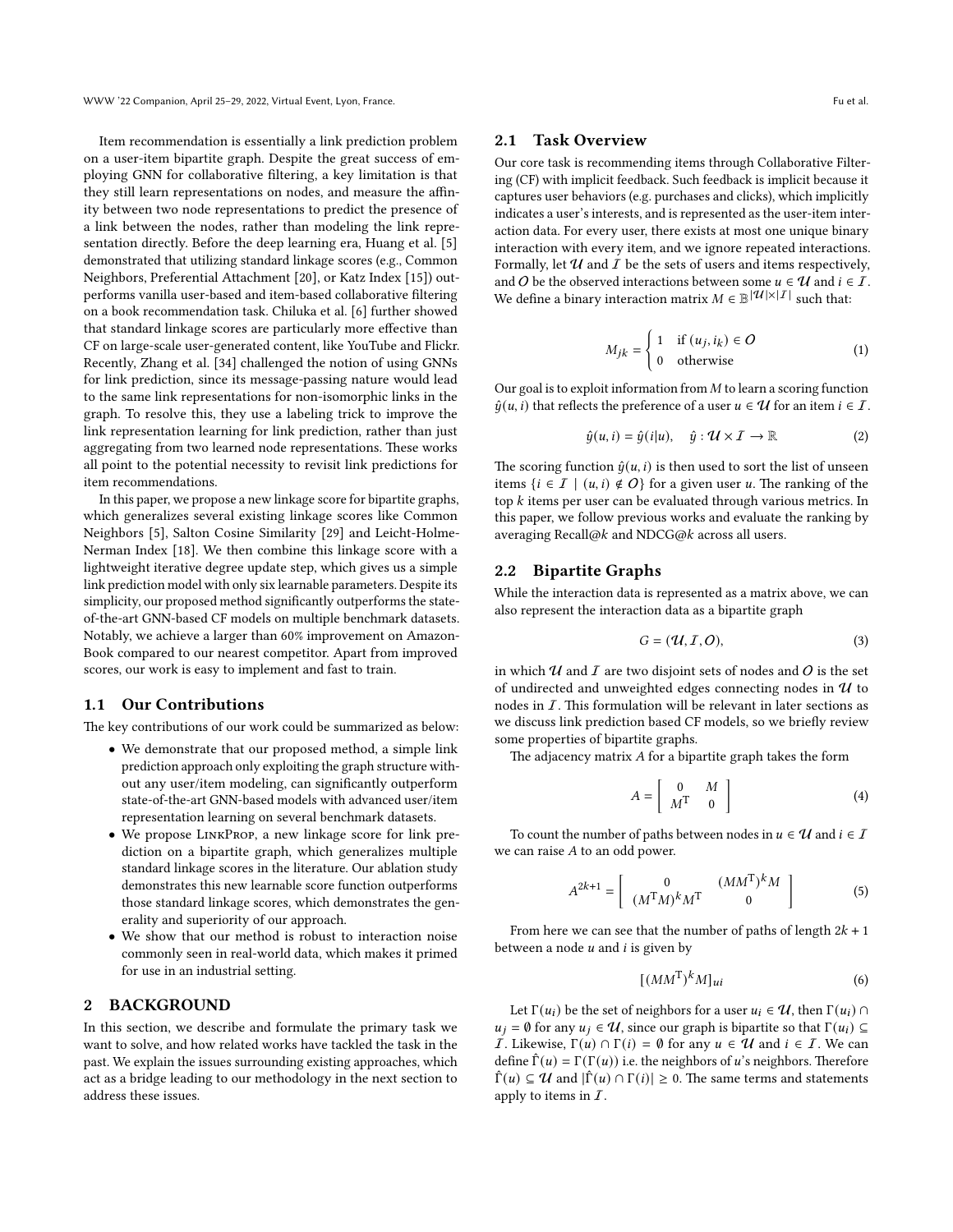Revisiting Neighborhood-based Link Prediction

for Collaborative Filtering WWW '22 Companion, April 25–29, 2022, Virtual Event, Lyon, France.

# <span id="page-2-5"></span>2.3 Linkage Scores

We review classic linkage scores, which are used to measure the likelihood that a link should be formed between two nodes in a graph. We present augmented versions of these classic scores, which can be applied to bipartite graphs.

Recall we are interested in predicting links between nodes  $u \in \mathcal{U}$ and  $i \in I$ . A common term in the standard versions of the following scores is  $|\Gamma(u) \cap \Gamma(i)|$ . Where we can view  $|\Gamma(u) \cap \Gamma(i)|$  as measuring the number of common neighbors, or equivalently, the number of length two paths between the two nodes. However, as described in Section [2.2](#page-1-0) the two sets of nodes, neighbors of  $u$  and neighbors of  $i$ , will always form the empty set under intersection. Therefore, we adjust the term to be  $|\Gamma(u) \cap \hat{\Gamma}(i)|$  following [\[5\]](#page-8-3), which is the number of paths of length three between the two nodes. Let  $P(u, i)$ be the set of (item, user) tuples that connect  $u$  to  $i$  in our graph i.e.  $P(u, i) = \{(i_x, u_x) : (u, i_x) \in O \land (u_x, i_x) \in O \land (u_x, i) \in O\}$ 

Common Neighbors (CN): The CN score is widely used for link prediction due to its simplicity and effectiveness [\[23\]](#page-8-18). The standard version of CN measures the number of nodes that two nodes have both interacted with. Or in other words the number of paths of length two between two nodes. Therefore, in the bipartite version of CN we count the number of paths of length three between two nodes. Thus, the score is

$$
CN(u, i) = |\Gamma(u) \cap \hat{\Gamma}(i)|
$$
  
= 
$$
\sum_{(i_x, u_x) \in P(u, i)} 1
$$
  
= 
$$
|P(u, i)|
$$
 (7)

<span id="page-2-0"></span>Salton Cosine Similarity (SC): SC [\[29\]](#page-8-16) measures the cosine similarity between two nodes  $u$  and  $i$ :

$$
SC(u, i) = \frac{|\Gamma(u) \cap \hat{\Gamma}(i)|}{\sqrt{|\Gamma(u)| \cdot |\Gamma(i)|}}
$$
  
= 
$$
\sum_{(i_x, u_x) \in P(u, i)} \frac{1}{\sqrt{d_u \cdot d_i}}
$$
 (8)

<span id="page-2-1"></span>Leicht-Holme-Nerman (LHN): LHN is similar to SC without the square root in the denominator and thus will shrink the score of high degree nodes more quickly [\[18\]](#page-8-17).

$$
LHN(u, i) = \frac{|\Gamma(u) \cap \hat{\Gamma}(i)|}{|\Gamma(u)| \cdot |\Gamma(i)|}
$$
  
= 
$$
\sum_{(i_x, u_x) \in P(u, i)} \frac{1}{d_u \cdot d_i}
$$
 (9)

<span id="page-2-2"></span>Parameter-Dependent (PD): Zhu et al. [\[35\]](#page-8-19) proposed PD which includes an adjustable parameter  $\lambda$  to recover the previous three linkage scores. Specifically, with  $\lambda = 0$  we recover CN Equation [7,](#page-2-0) with  $\lambda = 0.5$  we recover SC Equation [8,](#page-2-1) and with  $\lambda = 1$  we recover LHN Equation [9.](#page-2-2) This idea is very similar to our proposed linkage score in Section [3.1.](#page-2-3)

$$
PD(u, i) = \frac{|\Gamma(u) \cap \hat{\Gamma}(i)|}{(|\Gamma(u)| \cdot |\Gamma(i)|)^{\lambda}}
$$
  
= 
$$
\sum_{(i_x, u_x) \in P(u, i)} \frac{1}{(d_u \cdot d_i)^{\lambda}}
$$
 (10)

<span id="page-2-4"></span>

Figure 1: Illustration of LinkProp. We define the linkage score  $\hat{y}(i_2 | u_1)$  based on the observed  $u_1 \leftrightarrow i_1 \leftrightarrow u_2 \leftrightarrow i_2$  path.

### 2.4 Label and Link Propagation

Label propagation [\[13\]](#page-8-20) is an established approach for semi-supervised learning in graphs, particularly for node classification. At its core, it assumes the presence of homophily in the graph, where similar nodes tend to be connected together. The main goal is then to predict which class unlabeled nodes belong to, by propagating information from labeled nodes.

Our approach is closely related to label propagation in that we similarly propagate information from existing labeled data to unlabeled data, but with a core difference: we focus on links, and not nodes. There are no labels to assign to links, but rather the goal is to compute the strength (score) of a potential link. Intuitively, this makes sense since the task of recommending items to users is inherently a link prediction one: the actual label assigned to users and items is secondary, and we are most concerned about whether there can be a link or interaction between a user and item. Figure [1](#page-2-4) illustrates an example of LinkProp.

### 3 DEGREE AWARE LINK PROPAGATION

In this section, we introduce our proposed link propagation methods LinkProp and LinkProp-Multi. We first explain how LinkProp exploits the user-item interaction graph to produce (soft) propagated links and how we compute the linkage scores for the predicted links. Next, we present LINKPROP-MULTI, which improves upon LinkProp by performing multiple iterations. Finally, we explain our proposed training algorithm.

### <span id="page-2-3"></span>3.1 Link Propagation

Recall that our goal is to find highly possible connections between users and items in the interaction graph. The naive approach is to propagate links from existing, observed connections, such that a link is formed between a user  $u$  and an item  $i$  if the nodes are connected through an existing path in the interaction graph. For example, a link propagation could happen as follows for some  $u_1, ..., u_k$  and  $i_1, ..., i_k$ :  $u_1 \leftrightarrow i_1 \leftrightarrow u_2 \leftrightarrow i_2 \leftrightarrow ... \leftrightarrow u_k \leftrightarrow i_k$ where a link is denoted by (.)  $\leftrightarrow$  (.). That is, a direct link is made directly between  $u_1$  and  $i_k$  from a path through their neighbors.

As mentioned in Section [2.2](#page-1-0) any path connecting a user  $u$  to an item *i* must have length  $2k + 1$ . In our method, we only consider the shortest valid path of length three for the following reasons. First, we note that LightGCN [\[10\]](#page-8-1) shows aggregating node embeddings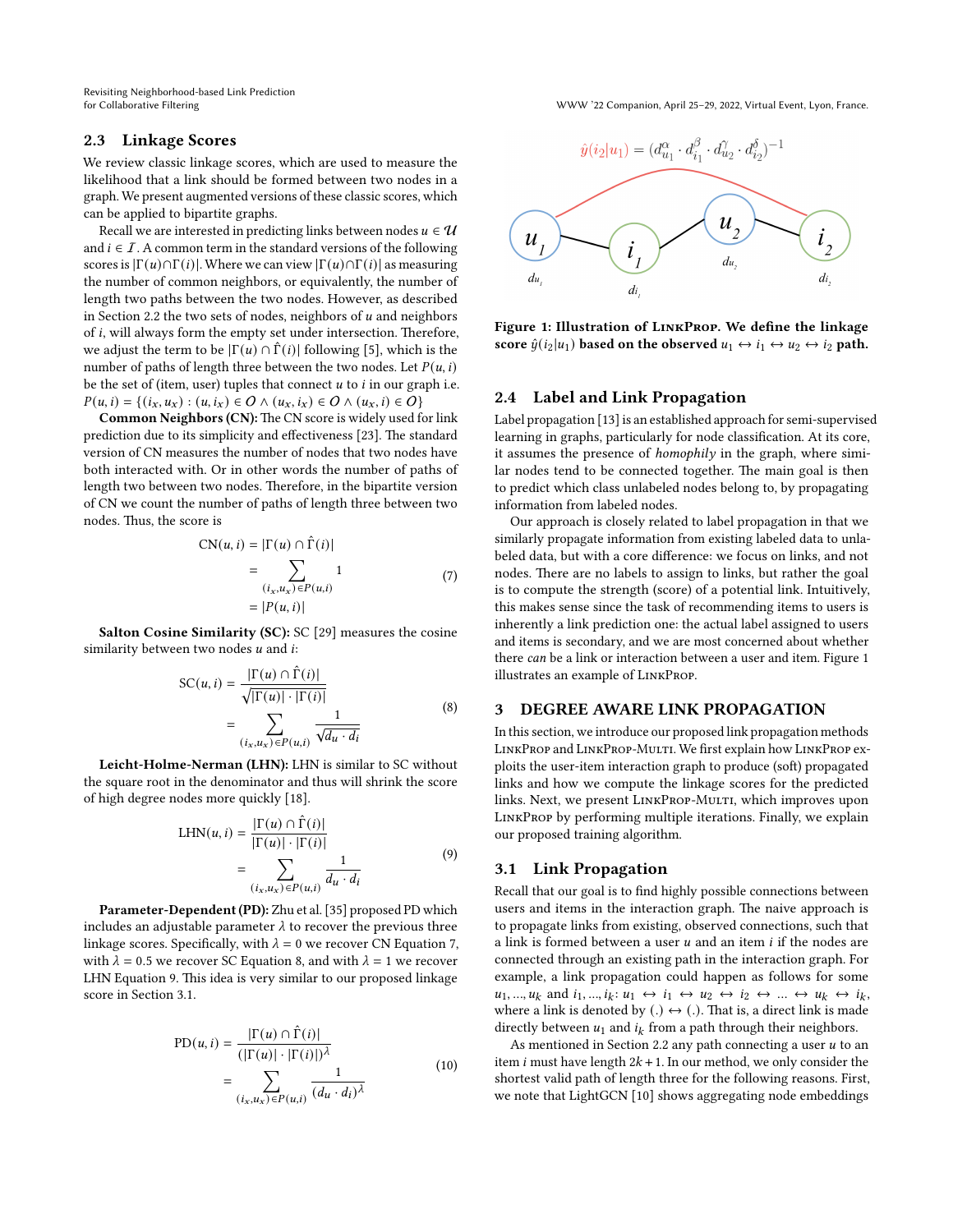from within three hops is effective and is the setting they use in their main experiments. Second, by using the same path length constraint as LightGCN [\[10\]](#page-8-1) we provide a more fair comparison to their method. Finally, if two nodes do not have any overlap in their local neighborhood even after a few hops, it is unlikely that they would share similar item preferences.

Naturally, it is overly simplistic to assume that every propagated link should have equal weight. Thus, our next step is to formulate a linkage score function  $\hat{y}$  to weigh a propagated link  $u_1 \leftrightarrow i_2$ . We weigh the propagated link inverse proportionally to the degree of the nodes along the path connecting  $u_1$  to  $i_2$ . Specifically, we score the link with the following equation:

<span id="page-3-0"></span>
$$
\hat{y}(i_2|u_1) = \sum_{(i_x, u_x) \in P(u_1, i_2)} \frac{1}{d_{u_1}^{\alpha} \cdot d_{i_x}^{\beta} \cdot d_{u_x}^{\gamma} \cdot d_{i_2}^{\delta}}
$$
(11)

where  $P(u_1, i_2) = \{(i_x, u_x) : (u_1, i_x) \in O \land (u_x, i_x) \in O \land (u_x, i_2) \in O \}$ O},  $d_{(.)}$  is the node degree, and  $\alpha$ ,  $\beta$ ,  $\gamma$ ,  $\delta$  are learnable parameters.

Intuitively, our scoring function attempts to weigh the likelihood of a link between any user-item based on the connectivity of the three-hops paths between them. Nodes on the path that are highly connected would have a high degree, which leads to a lower link weight, and vice versa. This is similar to the heuristic for TF-IDF [\[14,](#page-8-21) [25\]](#page-8-22) where terms that appear in many documents tend to be less informative. Analogously, suppose for some  $u_1 \leftrightarrow i_1 \leftrightarrow u_2 \leftrightarrow i_2$ interaction where some user  $u_1$  and a low degree user  $u_2$  enjoy the same obscure and low degree item  $i_1$ . Recommending user  $u_1$ with some item  $i_2$  that  $u_2$  has also interacted with could prove to be informative due to its rarity, and a greater label weight is assigned to the  $u_1 \leftrightarrow i_2$  link accordingly.

From the proposed linkage score function in Equation [11,](#page-3-0) we can draw connections to several standard neighborhood-based link prediction score functions introduced in Sec. [2.3](#page-2-5) by setting our parameters to specific values:

- Common Neighbors (CN):  $\alpha = \beta = \gamma = \delta = 0$
- Salton Cosine Similarity (SC):  $\alpha = \delta = 0.5, \beta = \gamma = 0$
- Leicht-Holme-Nerman (LHN):  $\alpha = \delta = 1, \beta = \gamma = 0$
- Parameter Dependent (PD):  $\alpha = \delta = \lambda$ ,  $\beta = \gamma = 0$

Thus, our model is able to learn the optimal values for  $\alpha$ ,  $\beta$ ,  $\gamma$ ,  $\delta$ which is more powerful and general than any one of these scoring functions. Our ablation study in Sec. [5.3](#page-6-0) shows making all of these parameters learnable is crucial to our strong performance.

We can further simplify our scoring function by noting that during evaluation, for each user, the score will be scaled by the same factor  $d_{u_1}^{\alpha}$  i.e.

$$
\hat{y}(i_2|u_1) \propto \sum_{i_x, u_x \in P(u_1, i_2)} (d_{i_x}^{\beta} \cdot d_{u_x}^{\gamma} \cdot d_{i_2}^{\delta})^{-1}
$$
(12)

This is the final form of our scoring function for LinkProp. We now have a continuous parameter space formed from  $\beta$ ,  $\gamma$  and  $\delta$  alone, which are the three learnable parameters of LinkProp.

Next, we derive the matrix version of  $L$ INKPROP. Let  $d_{u_i}$  be the degree of user  $u_i$  and  $d_{\mathcal{U}} \in \mathbb{R}^{|\mathcal{U}|}$  be the vector of degrees for nodes in  $\mathcal U$  where  $[d_{\mathcal U}]_i = d_{u_i}$  and likewise for  $d_{\mathcal I} \in \mathbb R^{|{\mathcal I}|}$ . Let  $d_{\mathcal I}^{\alpha}$  $\frac{a}{\mathcal{U}}$  be the vector of degrees raised to  $\alpha$  power, where  $\left[d_{\alpha}^{\alpha}\right]$  $\begin{cases} \alpha \\ u \end{cases}$   $i = d_{u_i}^\alpha$ 

$$
D_{\alpha,\beta} = d_{\mathcal{U}}^{-\alpha} \cdot (d_{\mathcal{I}}^{-\beta})^{\mathrm{T}}
$$
 (13)

$$
D_{\gamma,\delta} = d_{\mathcal{U}}^{-\gamma} \cdot (d_{\mathcal{I}}^{-\delta})^{\mathrm{T}}
$$
 (14)

Recall Equation [6](#page-1-1) for computing the number of odd path lengths in a bipartite graph, which is  $MM<sup>T</sup>M$  for paths of length three. From here we can obtain our final matrix version of LinkProp:

<span id="page-3-1"></span>
$$
L = (D_{\alpha,\beta} \odot M)M^{T}(M \odot D_{\gamma,\delta})
$$
 (15)

where  $\odot$  indicates the Hadamard product, and  $L_{j,k} = \hat{y}(i_k | u_j)$  as desired. In Algorithm [1](#page-4-0) we show the Numpy code for this method.

### 3.2 Iterative Entity Degree Update

Now we describe our LINKPROP-MULTI model, which leverages updated user/item degree values after an iteration of link propagation. Suppose we have performed an iteration of link propagation. Let  $L^{(1)}$  be the link propagated interaction matrix from Equation [15,](#page-3-1) which contains both the observed and propagated links between users and items. We first mask out the observed links from  ${\mathcal L}^{(1)}$  and sort the propagated links based upon their score  $\hat{y}$ . We then discard links that are not in the top  $t$  proportion of links. For example, if we propagate 100 links and set  $t = 0.05$  then we will retain the five highest scoring links. We add the remaining links to the original interaction matrix and recompute the user/item degree values. We then use the updated user/item degree values and the original interaction matrix as inputs to the next iteration of link propagation. Doing so, we can repeat the computation of  $L^{(1)}$  for  $r-1$  more iterations to obtain the final propagated matrix  $L(r)$ .

However, this multiple iteration mechanism,  $d_{u_1}$  now influences the propagated scores since we are sorting link scores across users, which means we need to re-introduce  $d_{u_1}^{\alpha}$  in the computation of L. Thus, in total for this model variant,  $t, r, \alpha$  are three new parameters we can learn, giving us six learnable parameters in total. For comparison, we refer to the model with  $r = 1$  as LINKPROP, and those with more than one propagation step as simply LINKPROP-MULTI.

#### 3.3 Model Training

Given a continuous hypothesis set, one could use regular gradient descent based optimization techniques to find the optimal parameter combinations for our six learnable parameters. However, this typically requires a loss function (e.g. the BPR loss used in LightGCN), which acts as at most a proxy for the final evaluation metric we care about. Furthermore, the optimal metric is dependent upon the overall system. For example, if the model is used during the retrieval stage rather than the ranking stage in a twostage recommendation system [\[8\]](#page-8-5), then Recall could be a more appropriate metric compared to Normalized Discounted Cumulative Gain (NDCG) [\[22\]](#page-8-23), as it does not consider the ordering of the retrieved items. In our work, we propose to directly optimize our model for NDCG without a proxy loss function. Since NDCG is non-differentiable, we quantize the parameter space and perform a coarse grid search for the optimal parameters. This is feasible because our model contains few parameters and we use a small search space for each parameter.

### <span id="page-3-2"></span>3.4 Time Complexity Analysis

In this section, we analyze and compare the time complexities of model training for both LinkProp and LightGCN. Consider a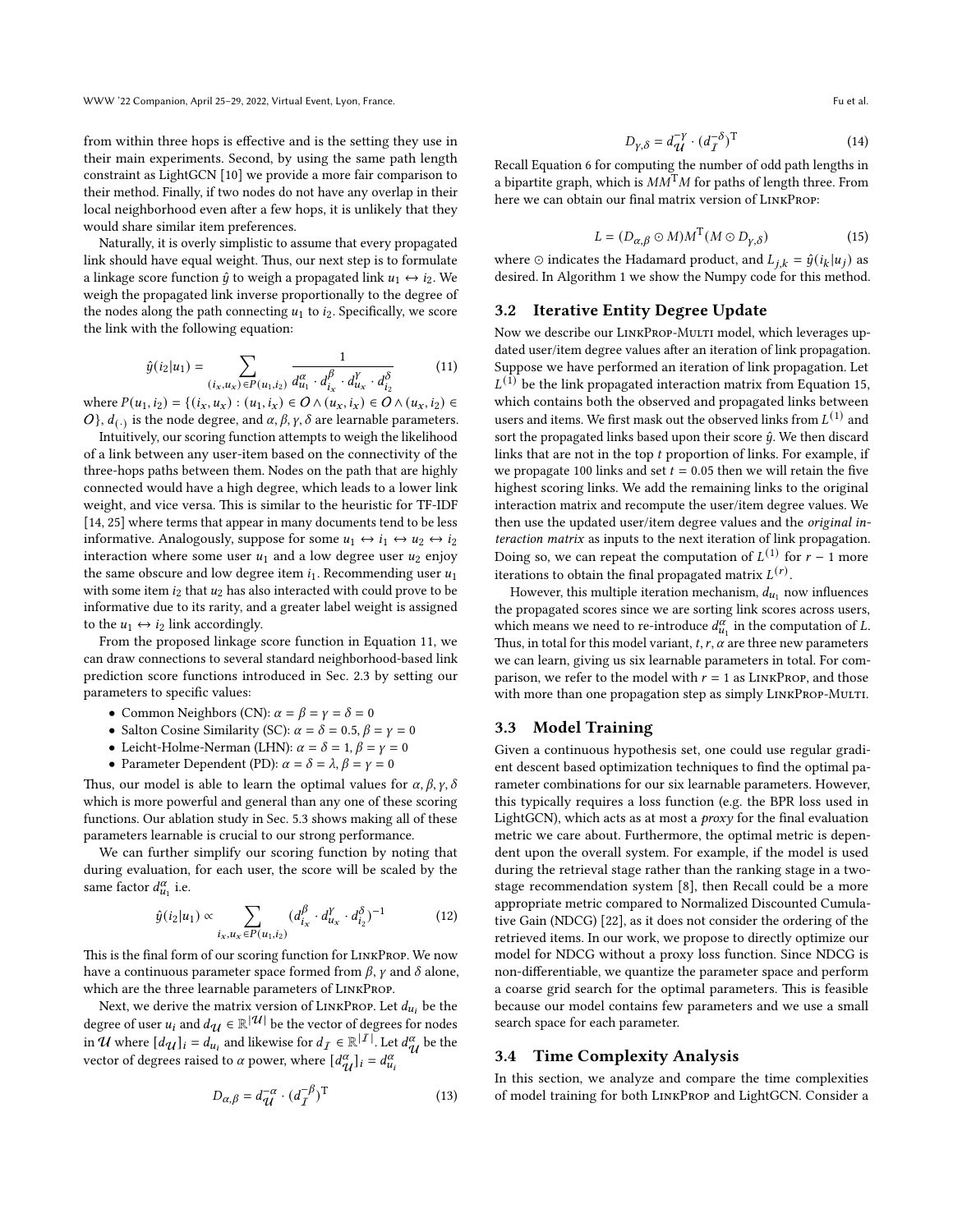Revisiting Neighborhood-based Link Prediction

for Collaborative Filtering WWW '22 Companion, April 25–29, 2022, Virtual Event, Lyon, France.

#### <span id="page-4-0"></span>Algorithm 1 LinkProp: Numpy Pseudocode

# user\_degrees: np array shape (U,) containing user degrees # item\_degrees: np array shape (I,) containing item degrees # M: np array shape (U, I) containing interactions # alpha, beta, gamma, delta: \ourname{} model parameters # exponentiate degrees by model params user\_alpha = user\_degrees\*\*(-alpha) item\_beta = item\_degrees\*\*(-beta) user\_gamma = user\_degrees\*\*(-gamma) item\_delta = item\_degrees\*\*(-delta) # outer products alpha\_beta = user\_alpha.reshape( $(-1, 1)$ ) \* item\_beta gamma\_delta = user\_gamma.reshape((-1, 1)) \* item\_delta # hadamard products  $M_alpha_b$ beta = M \* alpha\_beta

M\_gamma\_delta = M \* gamma\_delta

L = M\_alpha\_beta.dot(M.T).dot(M\_gamma\_delta)

Notes: dot is matrix multiplication. M.T is M's transpose.

dataset with *u* users, *i* items, and *l* links, where  $O(u) \approx O(i)$  and  $O(l) \approx O(u^{1.5}) \approx O(i^{1.5}).$ 

During training of  $LINKPROP$ , we run  $q$  inferences to complete a grid search for the best parameters. The dominating operation in terms of time complexity is calculating  $MM<sup>T</sup>M$ , where matrix  $M$  is a  $u \times i$  matrix with  $l$  non-zero values. With the sparse matrix M stored in the Compressed Sparse Row (CSR) format, calculating  $MM<sup>T</sup>M$  takes  $O(l \cdot min(u, i))$  time, where the selection between u and *i* is determined by calculating  $MM^T$  or  $M^T M$  first. Repeating this for  $g$  times, the total time complexity of training  $LINKProp$ is  $O(ql \cdot min(u, i))$ . Considering our assumptions for the relations between  $O(u)$ ,  $O(i)$ , and  $O(l)$ , we have  $O(gl \cdot min(u, i)) \approx O(gu^{2.5})$ .

As for training a LightGCN model, assume that it consists of  $L$ Light Graph Convolutional layers and learns d dimensional representations. Also, the model is trained for  $e$  epochs with batch size  $b$ . Knowing that there are  $l$  training samples with the BPR loss, there are  $l/b$  batches in an epoch. Consequently, the total number of training steps is  $e \cdot l/b$ . For each training step, Light Graph Convolution with  $O(id)$  time complexity is conducted L times, leading to a total complexity of  $O(Lld)$ . Combining all training steps, the overall time complexity of training a LightGCN model is  $O(l^2Lde/b)$ . Again,  $O(l^2Lde/b) \approx O(u^3Lde/b).$ 

Among all the factors, it is obvious that the total number of users,  $u$ , is significantly larger than any other variables in scale, and thus dominates the complexity. As a result, the training time complexity of LINKPROP is  $O(gu^{2.5}) \approx O(u^{2.5})$ , and that for LightGCN is  $O(u^3Lde/b) \approx O(u^3)$ .

# 4 DISCUSSION ON LIGHTGCN

Intuitively, LightGCN is trying to match the compatibility of some user and item via their learned node embeddings, followed by weighing this score proportionally to their (intermediate) node degrees. However, we argue that since item recommendations is intrinsically a link prediction task, the biggest source of information could be obtained from the score weights for the potential link between two unconnected nodes, which we can further generalize to our

<span id="page-4-1"></span>Table 1: Basic statistics of benchmark datasets.

| <b>Datasets</b> | <b>User-Item Interaction</b> |        |                                             |       |  |  |  |
|-----------------|------------------------------|--------|---------------------------------------------|-------|--|--|--|
|                 |                              |        | #Users   #Items   #Interactions   Sparsity% |       |  |  |  |
| Gowalla         | 29,858                       | 40.981 | 1,027,370                                   | 99.92 |  |  |  |
| <b>Yelp2018</b> | 31,668                       | 38,048 | 1,561,406                                   | 99.87 |  |  |  |
| Amazon-Book     | 52,643                       | 91.599 | 2,984,108                                   | 99.94 |  |  |  |
| LastFM          | 23,566                       | 48,123 | 3,034,763                                   | 99.73 |  |  |  |

#### Table 2: Parameter values searched.

<span id="page-4-2"></span>

| Parameter                       | <b>Values Searched</b>                              |  |  |  |  |  |
|---------------------------------|-----------------------------------------------------|--|--|--|--|--|
| $\alpha, \beta, \gamma, \delta$ | $\vert 0.0, 0.17, 0.34, 0.5, 0.67, 0.84, 1.0 \vert$ |  |  |  |  |  |
|                                 | 1, 2, 3, 4                                          |  |  |  |  |  |
|                                 | 0.05, 0.1, 0.2, 0.3, 0.5, 1.0                       |  |  |  |  |  |

proposed link propagation score  $\hat{y}$ . If so, learning the exact node embeddings is secondary, and may be unnecessarily complicated as model training may not even converge perfectly. In fact, the general approach of learning node embeddings before computing the similarity between two embeddings could be seen as an approximation of a link between two nodes. Rather than taking this indirect approach, our method computes the link directly. In the next section, we demonstrate the superiority of our proposed link propagation method to prove this hypothesis.

### 5 EXPERIMENTS

In this section, we first explain the settings we used for conducting fair and reproducible experiments. Next, we demonstrate the efficacy of our method against competitive state-of-the-art (SOTA) works. We also conduct ablation studies to understand our sources of improvements, and compare our proposed linkage score function to existing standard linkage scores. We further study how our approach is robust to varying levels of interaction noise that could be seen in real-world data. In total, we craft this section to answer the following Research Questions (RQ):

- RQ1: How does our proposed method perform compared to competitive SOTA works?
- RQ2: How does our generalized linkage score function perform compared to standard linkage score function? What are the sources contributing most to our method's efficacy?
- RQ3: Is our method robust to interaction noise commonly seen in real-world data?

### 5.1 Experimental Settings

We test our proposed models LINKPROP and LINKPROP-MULTI on four popular benchmark datasets: Gowalla [\[7\]](#page-8-24), Yelp-2018 [\[1\]](#page-8-25), Amazon-book [\[24\]](#page-8-26), and LastFM [\[4\]](#page-8-27). See Table [1](#page-4-1) for statistics summarizing these datasets.

For a fair comparison, we use the same preprocessed and split versions of these datasets as previous GNN-based methods [\[9,](#page-8-2) [10,](#page-8-1) [31\]](#page-8-0), and we follow the same evaluation protocols and metrics. Specifically, we follow the setup in LightGCN where only items the user has not previously interacted with are candidates for ranking, and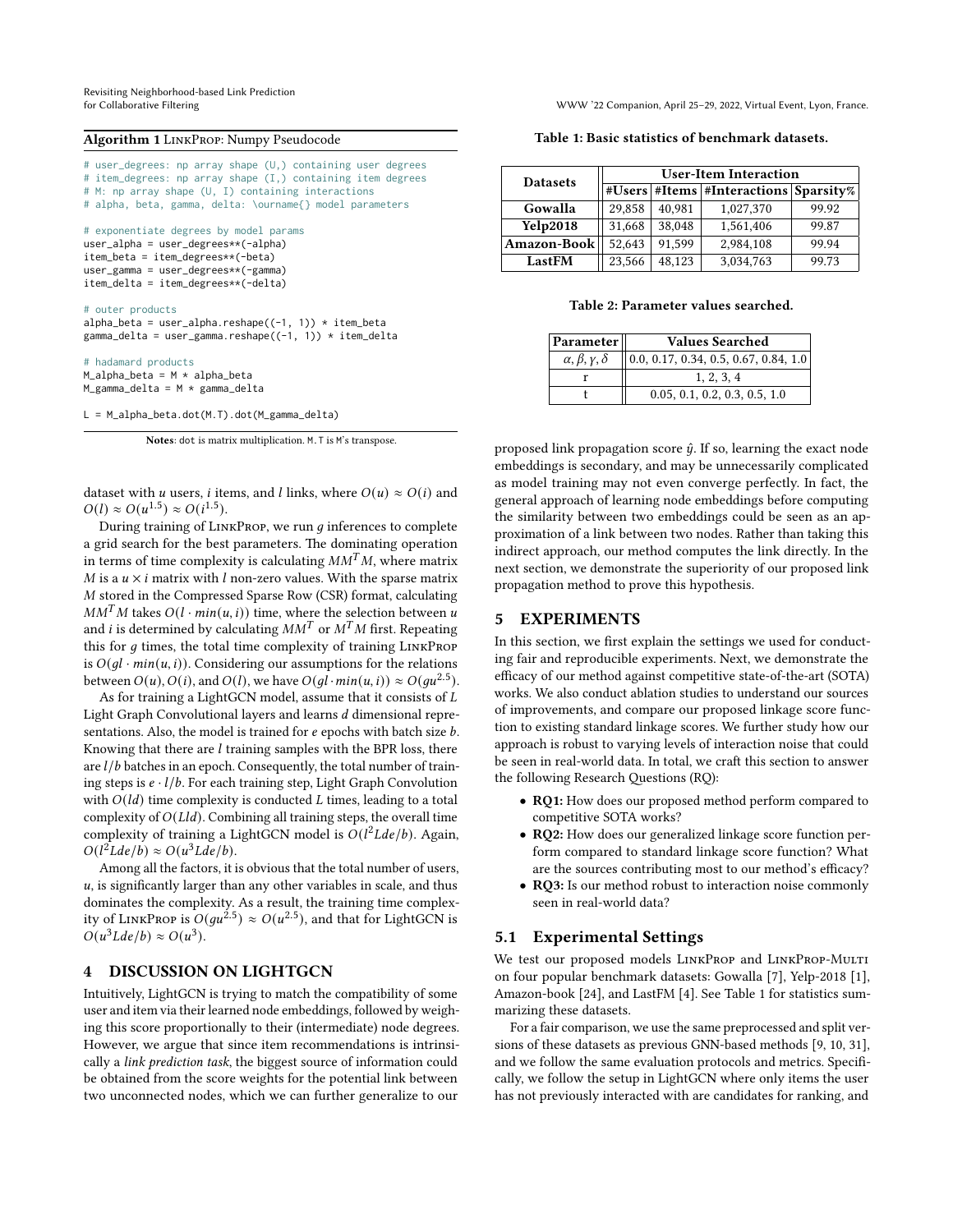<span id="page-5-0"></span>

| Method                | <b>Dataset</b>     | <b>Parameters</b> |      |      |      |                          |                |  |
|-----------------------|--------------------|-------------------|------|------|------|--------------------------|----------------|--|
|                       |                    | $\alpha$          |      |      | δ    | t                        | r              |  |
|                       | Gowalla            |                   | 0.5  | 0.67 | 0.34 |                          |                |  |
| <b>LINKPROP</b>       | <b>Yelp2018</b>    |                   | 0.67 | 0.5  | 0.5  | $\overline{\phantom{0}}$ | -              |  |
|                       | <b>Amazon-Book</b> |                   | 0.5  | 0.5  | 0.5  |                          |                |  |
|                       | LastFM             |                   | 0.67 | 0.67 | 0.34 |                          |                |  |
|                       | Gowalla            | 0.34              | 0.5  | 0.67 | 0.34 | 0.2                      | $\overline{2}$ |  |
| <b>LINKPROP-MULTI</b> | <b>Yelp2018</b>    | 0.34              | 0.67 | 0.5  | 0.5  | 0.05                     | 3              |  |
|                       | <b>Amazon-Book</b> | 0.34              | 0.5  | 0.5  | 0.5  | 0.1                      | 3              |  |
|                       | <b>LastFM</b>      | 0.5               | 0.67 | 0.67 | 0.34 | 0.5                      | $\overline{2}$ |  |

#### Table 3: Learned Parameters.

|  |  |  | Table 4: The comparison of overall performance. |
|--|--|--|-------------------------------------------------|
|--|--|--|-------------------------------------------------|

<span id="page-5-1"></span>

| <b>Datasets</b>             |        | Gowalla           |        | <b>Yelp2018</b>                      | Amazon-Book |                   | LastFM |                   |
|-----------------------------|--------|-------------------|--------|--------------------------------------|-------------|-------------------|--------|-------------------|
| <b>Metrics</b>              |        | Recall@20 NDCG@20 |        | $ {\rm Recall}@20$ $ {\rm NDCG}@20 $ |             | Recall@20 NDCG@20 |        | Recall@20 NDCG@20 |
| MF [27]                     | 0.1299 | 0.111             | 0.0436 | 0.0353                               | 0.0252      | 0.0198            | 0.0725 | 0.0614            |
| NeuCF[11]                   | 0.1406 | 0.1211            | 0.045  | 0.0364                               | 0.0259      | 0.0202            | 0.0723 | 0.0637            |
| $GC-MC$ [3]                 | 0.1395 | 0.1204            | 0.0462 | 0.0379                               | 0.0288      | 0.0224            | 0.0804 | 0.0736            |
| <b>NGCF</b> [31]            | 0.156  | 0.1324            | 0.0581 | 0.0475                               | 0.0338      | 0.0266            | 0.0774 | 0.0693            |
| Mult-VAE [19]               | 0.1641 | 0.1335            | 0.0584 | 0.045                                | 0.0407      | 0.0315            | 0.078  | 0.07              |
| <b>DGCF</b> [32]            | 0.1794 | 0.1521            | 0.064  | 0.0522                               | 0.0399      | 0.0308            | 0.0794 | 0.0748            |
| LightGCN [10]               | 0.1823 | 0.1553            | 0.0649 | 0.0525                               | 0.042       | 0.0327            | 0.085  | 0.076             |
| $GTN$ [9]                   | 0.187  | 0.1588            | 0.0679 | 0.0554                               | 0.045       | 0.0346            | 0.0932 | 0.0857            |
| <b>Ours: LINKPROP</b>       | 0.1814 | 0.1477            | 0.0676 | 0.0559                               | 0.0684      | 0.0559            | 0.1054 | 0.1025            |
| <b>Ours: LINKPROP-MULTI</b> | 0.1908 | 0.1573            | 0.069  | 0.0571                               | 0.0721      | 0.0588            | 0.1071 | 0.1039            |
| Rel. Improvement (%)        | 2.03   | $-0.94$           | 1.62   | 3.07                                 | 60.22       | 69.94             | 14.91  | 21.24             |

evaluation is measured by computing the average  $Recall@20$  and NDCG@20 across all users.

To prevent overfitting to the test dataset, we search for the optimal model parameters on a validation dataset, which we create by randomly sampling 10% of a user's interacted items from the training data. Since the datasets were preprocessed to only include users with at least ten interacted items, we are guaranteed to have at least one item in the validation dataset for every user.

Table [2](#page-4-2) shows the set of model parameters  $(\alpha, \beta, \gamma, \delta, r, t)$  that we search over when fitting our models. We can see that the total number of parameter and hyperparameter combinations searched is actually fairly small. For LINKPROP we search over  $|\beta| * |y| *$  $|\delta|$  = 343 combinations and for LINKPROP-MULTI we search over an additional  $|\alpha| * |t| * |r| = 168$  values, which brings the total number of settings searched to 511. Note in LINKPROP-MULTI we first find and fix the optimal  $\beta$ ,  $\gamma$ ,  $\delta$  before searching over the additional values needed for LinkProp-Multi.

After we find the optimal model parameters on a validation dataset, we then perform inference using these settings from the observed links in the original training data. Our models directly output a relevance score for every unseen user-item pair. We use the predicted relevance scores to rank the unseen items for each user and compare our rankings to the test dataset.

In Table [3](#page-5-0) we show the values learned by LinkProp and LinkProp-MULTI on all four datasets.

### 5.2 RQ1: Improving Item Recommendations

Our main results comparing to the state-of-the-art are shown in Table [4.](#page-5-1) Despite the simplicity of our proposed models, LinkProp-MULTI outperforms all other models on both metrics on all four datasets, except for NDCG@20 on Gowalla where our method performs slightly worse than GTN [\[9\]](#page-8-2). Even LinkProp, the simplified version with only one propagation iteration and no entity degree update, outperforms state-of-the-art models on three of the four datasets in terms of NDCG@20. This demonstrates the effectiveness of our proposed link propagation method over deep learning and classical MF methods.

It is noteworthy that our model outperforms other models on the Amazon-book dataset by an extremely large margin. This is because the number of users, items, and interactions in the Amazon-book dataset is much larger than the other three datasets. With more users, consequently more ranking lists, and more items needed to be satisfied by the model, the fixed-dimension latent space of users and items in node embedding based models may lack representational powers as the number of users and items scale. For example, the latent space dimension is fixed to 64 for all node embedding models. This may be enough for a model to learn informative embeddings for entities in the smaller Gowalla and Yelp2018 datasets, but is insufficient for a dataset as large as Amazon-book. This means that for such models, as the number of users, items, and interactions increase, they not only have to create a longer embedding lookup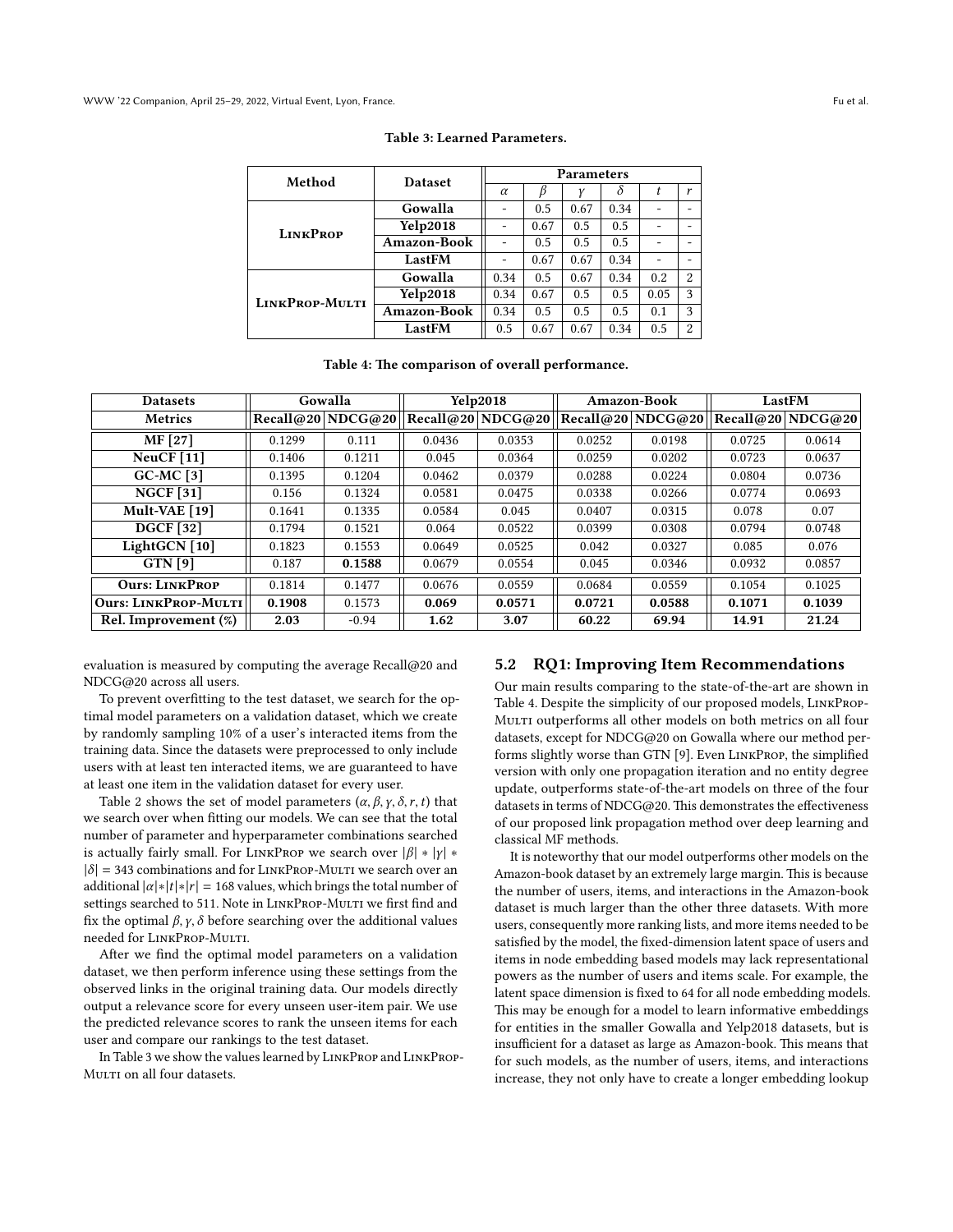<span id="page-6-1"></span>

| Learnable<br><b>Existing Standard</b> |           |          |                                    | <b>Metrics</b>      |                 |                 |                 |  |
|---------------------------------------|-----------|----------|------------------------------------|---------------------|-----------------|-----------------|-----------------|--|
|                                       | Parameter |          | Linkage Score?                     | Recall@20 / NDCG@20 |                 |                 |                 |  |
|                                       |           | $\delta$ |                                    | Gowalla             | <b>Yelp2018</b> | Amazon-Book     | LastFM          |  |
| $\theta$                              | $\theta$  |          | Leicht-Holme-Nerman (LHN) [18]     | 0.0533 / 0.0360     | 0.0093 / 0.0075 | 0.0289 / 0.0219 | 0.0544 / 0.0432 |  |
| $\theta$                              | $\theta$  | 0.5      | Salton Cosine Similarity (SC) [29] | 0.1252 / 0.0950     | 0.0553 / 0.0461 | 0.0506 / 0.0413 | 0.0936 / 0.0922 |  |
| $\Omega$                              | $\theta$  | $\Omega$ | Common Neighbors (CN) [23]         | 0.1367 / 0.1142     | 0.0468 / 0.0385 | 0.0348 / 0.0278 | 0.0786 / 0.0752 |  |
| ✓                                     | $\Omega$  | $\Omega$ |                                    | 0.1597 / 0.1348     | 0.0513 / 0.0424 | 0.0403 / 0.0312 | 0.0904 / 0.0849 |  |
| 0                                     | ✓         | $\Omega$ |                                    | 0.1548 / 0.1270     | 0.0496 / 0.0403 | 0.0440 / 0.0352 | 0.0845 / 0.0795 |  |
| $\Omega$                              | $\Omega$  | V        | Parameter-Dependent (PD) [35]      | 0.1397 / 0.1108     | 0.0554 / 0.0461 | 0.0506 / 0.0413 | 0.0937 / 0.0922 |  |
| ✓                                     | ✔         | $\Omega$ |                                    | 0.1849 / 0.1350     | 0.0568 / 0.0466 | 0.0532 / 0.0416 | 0.0986 / 0.0929 |  |
| 0                                     | ✔         | V        |                                    | 0.1583 / 0.1251     | 0.0620 / 0.0514 | 0.0654 / 0.0540 | 0.0986 / 0.0954 |  |
| ✓                                     | $\Omega$  | ✔        |                                    | 0.1615 / 0.1331     | 0.0584 / 0.0487 | 0.0527 / 0.0424 | 0.0999 / 0.0982 |  |
| ✓                                     |           |          | <b>LINKPROP</b>                    | 0.1814 / 0.1477     | 0.0676 / 0.0559 | 0.0684 / 0.0559 | 0.1054 / 0.1025 |  |

#### Table 5: Ablation on learnable parameters for LinkProp.

table for the nodes, but also requires a wider one with higher dimensions. It is then a challenge to apply these models in the real-world, where the scale of data is much larger than the datasets we used. For clarity, we compare the performance of our model with a higher dimensional LightGCN in Appendix [A.1,](#page-9-1) where we used the largest embedding dimensions without "out of memory" issue (16x larger), which increases LightGCN's performance by 16.4% and 15.3% on recall and NDCG. Although it's still far behind our method (60.2% and 69.9% improvement).

In contrast, our model scales to growth in users/items much better. Without a need to explicitly learn a fixed-dimension embedding for each entity, it is not limited by the representation power of the latent space. Accordingly, we also removed the need for tuning the latent space dimension and dealing with the usual difficulties associated with training a gradient based model. This in turn vastly reduces the computational cost to train our model, which we provide more details in Section [3.4.](#page-3-2)

# <span id="page-6-0"></span>5.3 RQ2: Ablations

In Table [5](#page-6-1) we show the performance of LinkProp when excluding parameters from our linkage score defined in Equation [11.](#page-3-0) In order to exclude parameters, we fix the parameter value at zero. Note for all the different parameter combinations, we still search for the optimal parameter values using the train and validation datasets.

From Table [5](#page-6-1) we can see that, as expected, excluding all parameters performs the worst except on Gowalla with respect to NDCG@20. Likewise, if we compare the single parameter models then  $\delta$  for  $i_2$  is the most crucial, except for on Gowalla. If we compare the performance of the models using only two parameters, we can see that each dataset varies on which combination provides the strongest result. Finally, we can see that using all three parameters provides the strongest results.

In addition, we also compare against existing standard linkage scores CN, SC, LHN and PD by fixing those parameters to specific values. Table [5](#page-6-1) also demonstrate that LinkProp outperforms all of them by a large margin on all four datasets. This indicates the importance of making all of those parameters learnable.

Since we use the final metric to learn our parameters, we can easily change the metric to one required for our system. In Table [6](#page-6-2) <span id="page-6-2"></span>Table 6: Performance when optimizing for recall.

| <b>Datasets</b>               | Gowalla | <b>Yelp2018</b>     |
|-------------------------------|---------|---------------------|
| <b>Metrics</b>                |         | Recall@20 Recall@20 |
| MF [27]                       | 0.1299  | 0.0436              |
| NeuCF $[11]$                  | 0.1406  | 0.045               |
| $GC-MC$ [3]                   | 0.1395  | 0.0462              |
| $\overline{\text{NGCF}}$ [31] | 0.156   | 0.0581              |
| Mult-VAE [19]                 | 0.1641  | 0.0584              |
| $\overline{DGCF}$ [32]        | 0.1794  | 0.064               |
| LightGCN [10]                 | 0.1823  | 0.0649              |
| <b>GTN</b> [9]                | 0.187   | 0.0679              |
| <b>LINKPROP</b>               | 0.1814  | 0.0679              |
| LINKPROP-MULTI                | 0.1917  | 0.0700              |
| Rel. Improvement (%)          | 2.51    | 3.09                |

we show the additional gains in Recall@20 we are able to achieve by switching our metric from NDCG@20 to Recall@20.

## 5.4 RQ3: Robustness to Noise

We compare the robustness of our method against GNN-based CF models when noise is added to the interaction data. We follow the experimental settings proposed by GTN [\[9\]](#page-8-2) where we randomly insert fake interactions into the clean interaction graph such that the noise ratio  $k$  as the percentage of the total interactions in the graph are fake. As shown in Figure [2](#page-7-0) our methods maintain their effectiveness at a noise ratio of 30% or less. Notably, compared to LightGCN, our method is much more robust across all noise ratios. When comparing with GTN [\[9\]](#page-8-2), it has the most robustness, although at a comparatively lower efficacy. However, this is expected since GTN is specifically designed to be robust to interaction noise.

# 6 RELATED WORK

Collaborative Filtering (CF) is a prevalent technique to build recommendation systems. It can be tackled with memory-based approaches [\[12,](#page-8-9) [21\]](#page-8-6), or more popularly, model-based approaches [\[11,](#page-8-28) [17,](#page-8-8) [26](#page-8-10)[–28\]](#page-8-12). Recently, inspired by the success of Graph Convolutional Network (GCN) [\[16\]](#page-8-32), an explosion of GCN-based CF methods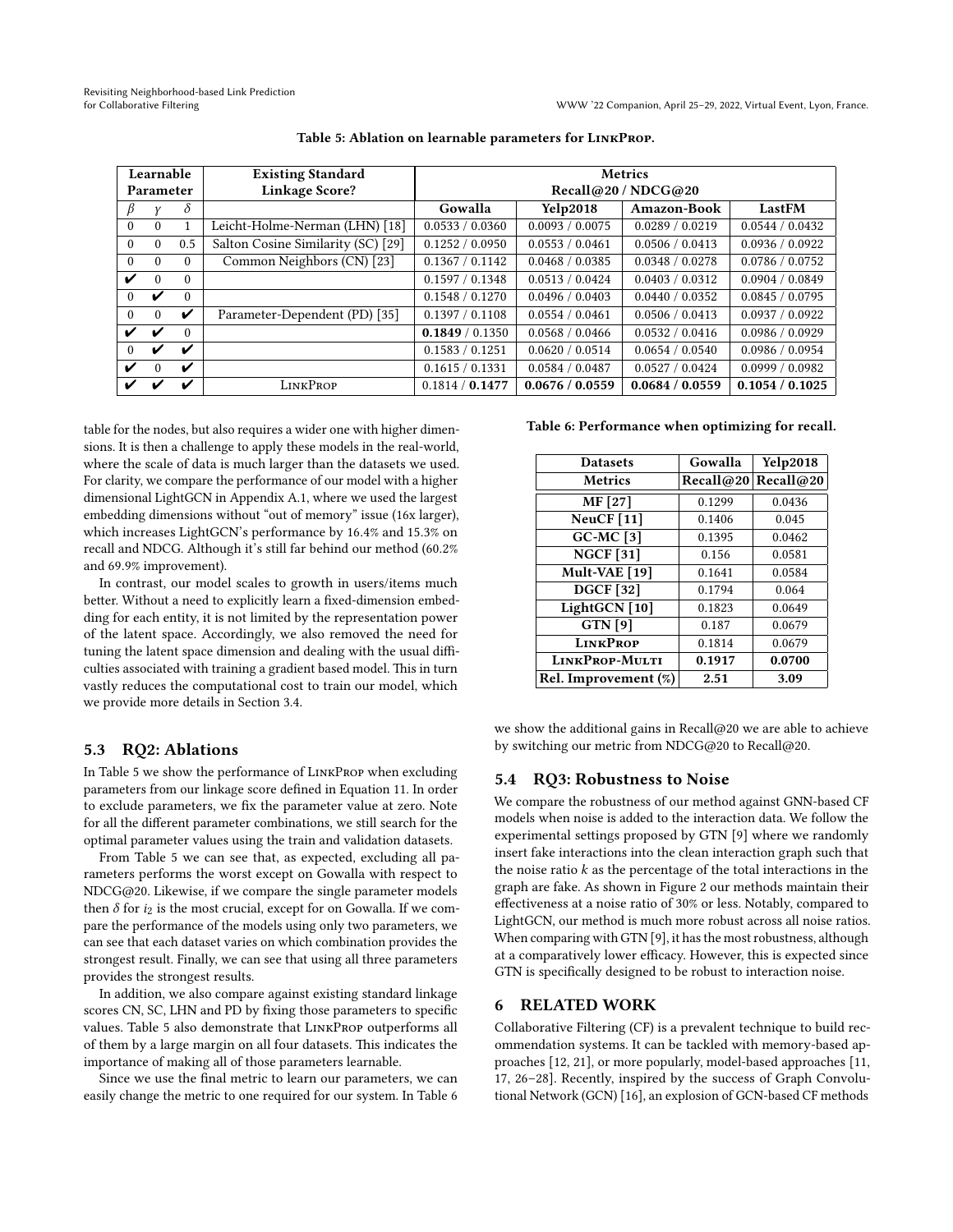#### WWW '22 Companion, April 25–29, 2022, Virtual Event, Lyon, France. Fu et al.

<span id="page-7-0"></span>

Figure 2: NDCG@20 and Recall@20 across different noise ratios perturbing the interaction graph.

have been proposed: NGCF [\[31\]](#page-8-0), GC-MC [\[3\]](#page-8-29), PinSage [\[33\]](#page-8-7), Light-GCN [\[10\]](#page-8-1), and GTN [\[9\]](#page-8-2). However, a recent trend in GCN-based CF has been to build increasingly simple models that, surprisingly, perform better. LightGCN [\[10\]](#page-8-1) simplified the NGCF [\[31\]](#page-8-0) approach by showing that the removal of nonlinearities and weight matrices led to improved results. On the path towards shallower models for recommendations, Rendle et al. [\[28\]](#page-8-12) showed that the time-tested dot product method significantly outperforms a learned, through an MLP, embedding similarity function. The  $EASE^R$  model [\[30\]](#page-8-33) avoided using any neural net modeling altogether, and simply used an item-to-item similarity matrix that discounts self-similarity to predict top items for each users. Similar to these works, we take a direction towards simplifying recommendation models, and end up with an approach that does not use any neural net modeling.

Our work is also closely related to the link prediction problem for graphs [\[20\]](#page-8-13). Specifically, we are solving the link prediction task on a bipartite graph. Huang et al. [\[5\]](#page-8-3) reformulated standard linkage scores so that they can be applied to bipartite graphs. This reformulation consists of replacing terms that measure the number of common neighbors with a term for the number of three-hop paths. The adapted link measures were then applied to the recommendation task and brought gains over user and item based CF. Internal link prediction [\[2\]](#page-8-34) aims to predict potential connections between nodes in a bipartite graph by projecting the graph and adding links that don't alter the projected graph. Chiluka et al. [\[6\]](#page-8-4) further showed that link prediction is particularly more effective than CF on large-scale user-generated content, like YouTube and Flickr. Our approach aims to use link prediction to address collaborative filtering. As illustrated in Section [3.1,](#page-2-3) through manipulating our parameters of  $\alpha$ ,  $\beta$ ,  $\gamma$ ,  $\delta$ , we are able to recover many popular linkage scores such as the Salton Cosine Similarity [\[29\]](#page-8-16), Leicht-Holme-Nerman (LHN) score [\[18\]](#page-8-17), and Parameter-Dependent (PD) score [\[35\]](#page-8-19). Amongst these scores, the PD-score is most similar to the LinkProp score we proposed, but our score differs in that it further generalizes to include the neighbors between the nodes of the target link, and uses more than one parameter to control the individual degree terms. Furthermore, our eventual best performing LINKPROP-MULTI approach takes a further step in introducing a novel iterative entity degree update component.

# 7 CONCLUSION

In this paper, we introduced a simple and lightweight link propagation model for item recommendations, which significantly outperforms complex state-of-the-art models. Our method shifts away from the popular paradigm of creating complex (GNN-based) models which first learn user and item representations for finding matches, and instead opts to directly predict the existence of links. We argue this link prediction setup is the most natural one for item recommendations, which we support by showing even simple linkage score baselines beat SOTA GNN-based CF models. Towards this end, our method takes a step further to generalize many of these linkage score features into a new measure. Coupled with a novel iterative entity degree update component, our final LinkProp-MULTI method achieves the best performance across multiple benchmarks, including a significant margin of over 60% improvement on Amazon-Book over our closest competitor. Furthermore, we show that such vast improvements incur only low computational complexity due to the simplicity of our model with only six learnable parameters. Finally, through showing how our work is closely connected to the GNN-based model, LightGCN, we offer a bridge to connect existing SOTA GNN-based models to the link prediction paradigm for item recommendations. We hope our work would inspire the community to revisit using link prediction for collaborative filtering and venture along this direction.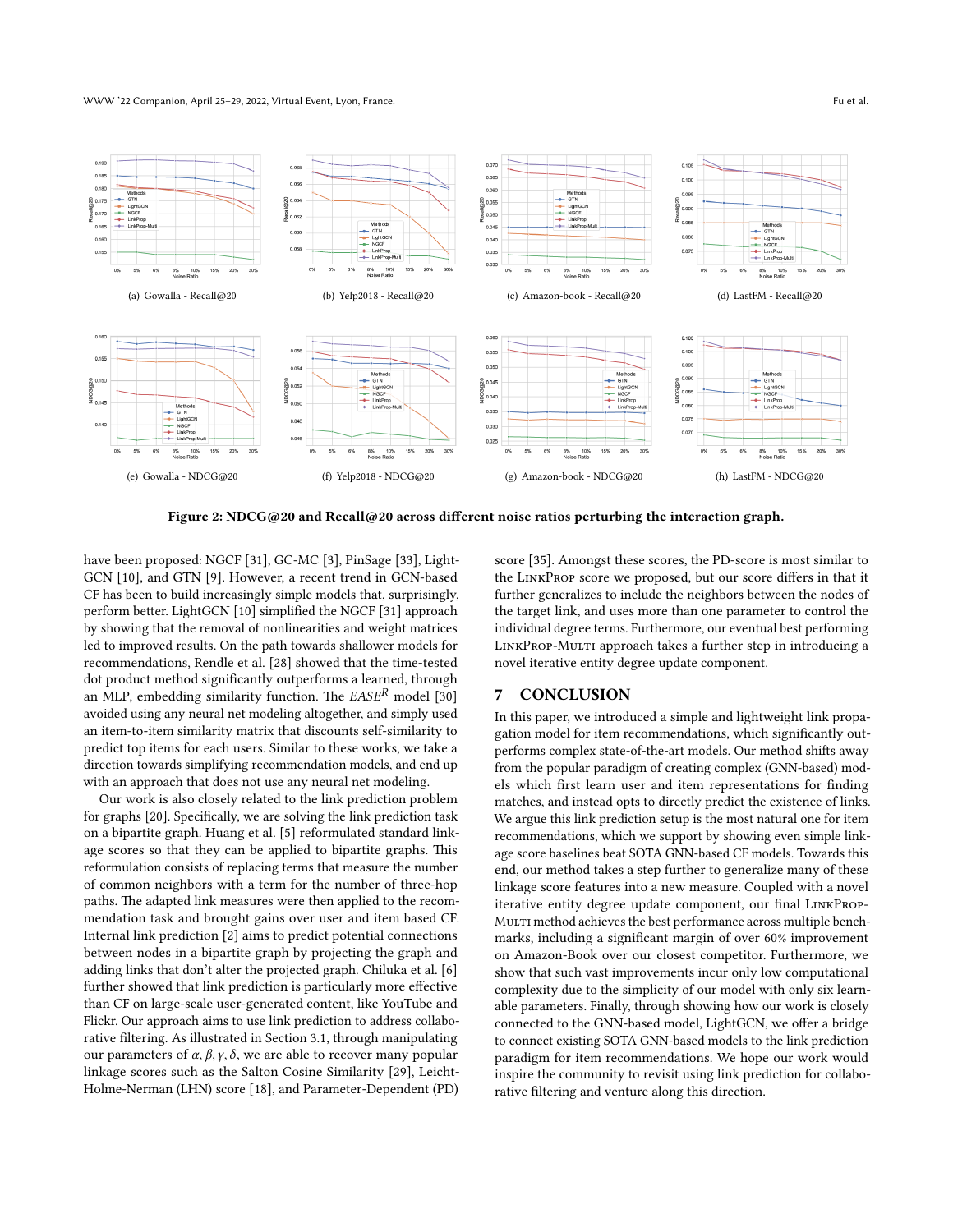Revisiting Neighborhood-based Link Prediction

for Collaborative Filtering WWW '22 Companion, April 25–29, 2022, Virtual Event, Lyon, France.

# **REFERENCES**

- <span id="page-8-25"></span>[1] [n. d.]. Yelp open dataset.<https://www.yelp.com/dataset>
- <span id="page-8-34"></span>[2] Oussama Allali, Clémence Magnien, and Matthieu Latapy. 2011. Link prediction in bipartite graphs using internal links and weighted projection. In 2011 IEEE conference on computer communications workshops (INFOCOM WKSHPS). IEEE, 936–941.
- <span id="page-8-29"></span>[3] Rianne van den Berg, Thomas N Kipf, and Max Welling. 2017. Graph convolutional matrix completion. arXiv preprint arXiv:1706.02263 (2017).
- <span id="page-8-27"></span>[4] Thierry Bertin-Mahieux, Daniel P.W. Ellis, Brian Whitman, and Paul Lamere. 2011. The Million Song Dataset. In Proceedings of the 12th International Conference on Music Information Retrieval (ISMIR 2011).
- <span id="page-8-3"></span>[5] Hsinchun Chen, Xin Li, and Zan Huang. 2005. Link prediction approach to collaborative filtering. In Proceedings of the 5th ACM/IEEE-CS Joint Conference on Digital Libraries (JCDL'05). IEEE, 141–142.
- <span id="page-8-4"></span>[6] Nitin Chiluka, Nazareno Andrade, and Johan Pouwelse. 2011. A link prediction approach to recommendations in large-scale user-generated content systems. In European Conference on Information Retrieval. Springer, 189–200.
- <span id="page-8-24"></span>[7] Eunjoon Cho, Seth A Myers, and Jure Leskovec. 2011. Friendship and mobility: user movement in location-based social networks. In Proceedings of the 17th ACM SIGKDD international conference on Knowledge discovery and data mining. 1082–1090.
- <span id="page-8-5"></span>[8] Paul Covington, Jay Adams, and Emre Sargin. 2016. Deep neural networks for youtube recommendations. In Proceedings of the 10th ACM conference on recommender systems. 191–198.
- <span id="page-8-2"></span>[9] Wenqi Fan, Xiaorui Liu, Wei Jin, Xiangyu Zhao, Jiliang Tang, and Qing Li. 2021. Graph Trend Networks for Recommendations. arXiv preprint arXiv:2108.05552 (2021).
- <span id="page-8-1"></span>[10] Xiangnan He, Kuan Deng, Xiang Wang, Yan Li, Yongdong Zhang, and Meng Wang. 2020. Lightgcn: Simplifying and powering graph convolution network for recommendation. In Proceedings of the 43rd International ACM SIGIR conference on research and development in Information Retrieval. 639–648.
- <span id="page-8-28"></span>[11] Xiangnan He, Lizi Liao, Hanwang Zhang, Liqiang Nie, Xia Hu, and Tat-Seng Chua. 2017. Neural collaborative filtering. In Proceedings of the 26th international conference on world wide web. 173–182.
- <span id="page-8-9"></span>[12] Thomas Hofmann. 2004. Latent semantic models for collaborative filtering. ACM Transactions on Information Systems (TOIS) 22, 1 (2004), 89–115.
- <span id="page-8-20"></span>[13] Qian Huang, Horace He, Abhay Singh, Ser-Nam Lim, and Austin R Benson. 2020. Combining label propagation and simple models out-performs graph neural networks. arXiv preprint arXiv:2010.13993 (2020).
- <span id="page-8-21"></span>[14] Karen Sparck Jones. 1973. Index term weighting. Information storage and retrieval 9, 11 (1973), 619–633.
- <span id="page-8-14"></span>[15] Leo Katz. 1953. A new status index derived from sociometric analysis. Psychometrika 18, 1 (1953), 39–43.
- <span id="page-8-32"></span>[16] Thomas N Kipf and Max Welling. 2016. Semi-supervised classification with graph convolutional networks. arXiv preprint arXiv:1609.02907 (2016).
- <span id="page-8-8"></span>[17] Yehuda Koren, Robert Bell, and Chris Volinsky. 2009. Matrix factorization techniques for recommender systems. Computer 42, 8 (2009), 30–37.
- <span id="page-8-17"></span>[18] Elizabeth A Leicht, Petter Holme, and Mark EJ Newman. 2006. Vertex similarity in networks. Physical Review E 73, 2 (2006), 026120.
- <span id="page-8-30"></span>[19] Dawen Liang, Rahul G Krishnan, Matthew D Hoffman, and Tony Jebara. 2018. Variational autoencoders for collaborative filtering. In Proceedings of the 2018 world wide web conference. 689–698.
- <span id="page-8-13"></span>[20] David Liben-Nowell and Jon Kleinberg. 2007. The link-prediction problem for social networks. Journal of the American society for information science and technology 58, 7 (2007), 1019–1031.
- <span id="page-8-6"></span>[21] Greg Linden, Brent Smith, and Jeremy York. 2003. Amazon. com recommendations: Item-to-item collaborative filtering. IEEE Internet computing 7, 1 (2003), 76–80.
- <span id="page-8-23"></span>[22] Tie-Yan Liu. 2011. Learning to rank for information retrieval. (2011).
- <span id="page-8-18"></span>[23] Mark EJ Newman. 2001. Clustering and preferential attachment in growing networks. Physical review E 64, 2 (2001), 025102.
- <span id="page-8-26"></span>[24] Jianmo Ni, Jiacheng Li, and Julian McAuley. 2019. Justifying recommendations using distantly-labeled reviews and fine-grained aspects. In Proceedings of the 2019 Conference on Empirical Methods in Natural Language Processing and the 9th International Joint Conference on Natural Language Processing (EMNLP-IJCNLP). 188–197.
- <span id="page-8-22"></span>[25] Anand Rajaraman and Jeffrey David Ullman. 2011. Mining of massive datasets. Cambridge University Press.
- <span id="page-8-10"></span>[26] Steffen Rendle. 2021. Item Recommendation from Implicit Feedback. arXiv preprint arXiv:2101.08769 (2021).
- <span id="page-8-11"></span>[27] Steffen Rendle, Christoph Freudenthaler, Zeno Gantner, and Lars Schmidt-Thieme. 2012. BPR: Bayesian personalized ranking from implicit feedback. arXiv preprint arXiv:1205.2618 (2012).
- <span id="page-8-12"></span>[28] Steffen Rendle, Walid Krichene, Li Zhang, and John Anderson. 2020. Neural collaborative filtering vs. matrix factorization revisited. In Fourteenth ACM Conference on Recommender Systems. 240–248.
- <span id="page-8-16"></span>[29] Gerard Salton and Michael J McGill. 1983. Introduction to modern information retrieval. mcgraw-hill.
- <span id="page-8-33"></span>[30] Harald Steck. 2019. Embarrassingly shallow autoencoders for sparse data. In The World Wide Web Conference. 3251–3257.
- <span id="page-8-0"></span>[31] Xiang Wang, Xiangnan He, Meng Wang, Fuli Feng, and Tat-Seng Chua. 2019. Neural graph collaborative filtering. In Proceedings of the 42nd international ACM SIGIR conference on Research and development in Information Retrieval. 165–174.
- <span id="page-8-31"></span>[32] Xiang Wang, Hongye Jin, An Zhang, Xiangnan He, Tong Xu, and Tat-Seng Chua. 2020. Disentangled graph collaborative filtering. In Proceedings of the 43rd International ACM SIGIR Conference on Research and Development in Information Retrieval. 1001–1010.
- <span id="page-8-7"></span>[33] Rex Ying, Ruining He, Kaifeng Chen, Pong Eksombatchai, William L Hamilton, and Jure Leskovec. 2018. Graph convolutional neural networks for web-scale recommender systems. In Proceedings of the 24th ACM SIGKDD International Conference on Knowledge Discovery & Data Mining. 974–983.
- <span id="page-8-15"></span>[34] Muhan Zhang, Pan Li, Yinglong Xia, Kai Wang, and Long Jin. 2020. Revisiting graph neural networks for link prediction. arXiv preprint arXiv:2010.16103 (2020).
- <span id="page-8-19"></span>[35] Yu-Xiao Zhu, Linyuan Lü, Qian-Ming Zhang, and Tao Zhou. 2012. Uncovering missing links with cold ends. Physica A: Statistical Mechanics and its Applications 391, 22 (2012), 5769–5778.